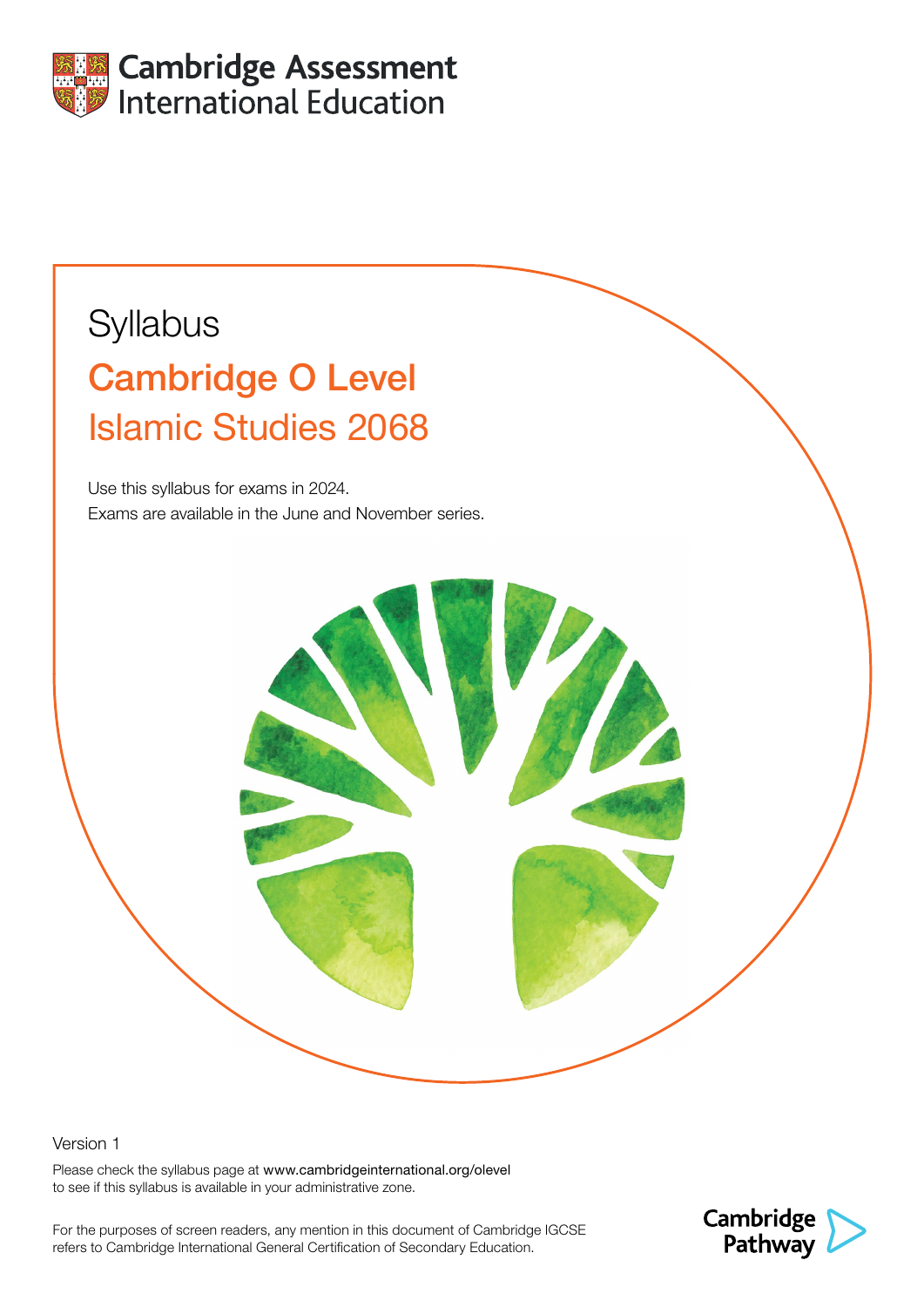#### Changes to the syllabus for 2024

The syllabus has been updated. The latest syllabus is version 1, published September 2021.

This syllabus is now available for exams in the June and November series.

Significant changes to the syllabus are indicated by black vertical lines either side of the text.

You are strongly advised to read the whole syllabus before planning your teaching programme.

©Cambridge University Press & Assessment September 2021

Cambridge Assessment International Education is part of Cambridge University Press & Assessment. Cambridge University Press & Assessment is a department of the University of Cambridge.

Cambridge University Press & Assessment retains the copyright on all its publications. Registered centres are permitted to copy material from this booklet for their own internal use. However, we cannot give permission to centres to photocopy any material that is acknowledged to a third party even for internal use within a centre.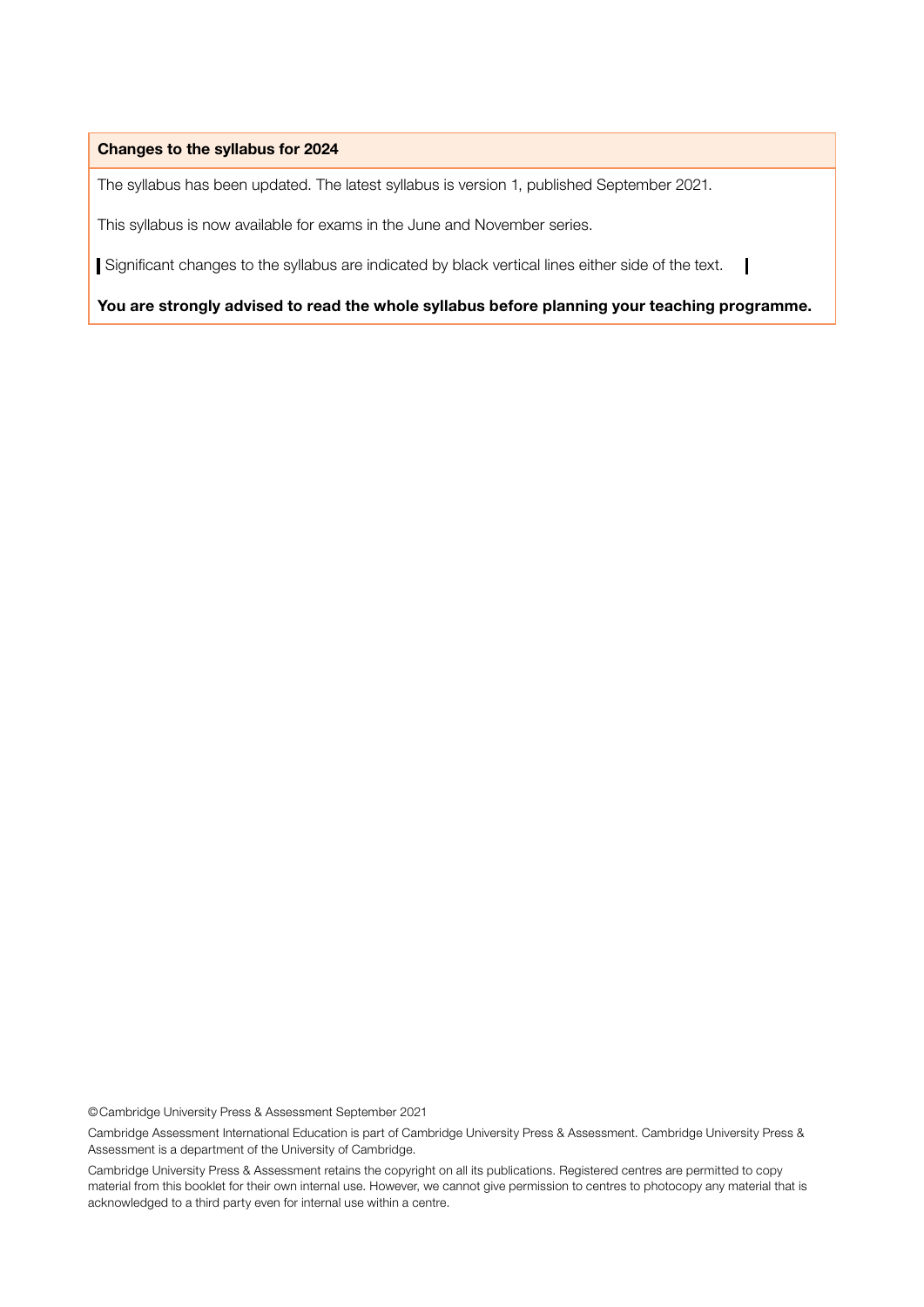## **Contents**

| 1. |                                                                                                 |
|----|-------------------------------------------------------------------------------------------------|
|    | 1.1 Why choose Cambridge International?<br>1.2 Why choose Cambridge O Level?                    |
|    | 1.3 Why choose Cambridge O Level Islamic Studies?                                               |
|    | 1.4 How can I find out more?                                                                    |
| 2. |                                                                                                 |
|    | Support materials<br>2.1                                                                        |
|    | 2.2 Endorsed resources                                                                          |
|    | 2.3 Training                                                                                    |
| 3. |                                                                                                 |
| 4. |                                                                                                 |
| 5. |                                                                                                 |
|    | 5.1 Syllabus aims                                                                               |
|    | 5.2 Assessment objectives<br>5.3 Relationship between assessment objectives and components      |
|    |                                                                                                 |
| 6. |                                                                                                 |
|    | 6.1 Paper 1 History and Scriptures<br>6.2 Paper 2 Development, Sources, Beliefs and Observances |
|    |                                                                                                 |
| 7. |                                                                                                 |
|    | 7.1 Assessment structure for Papers 1 and 2                                                     |
| 8. |                                                                                                 |
|    | Accessibility and equality                                                                      |
|    | Additional information                                                                          |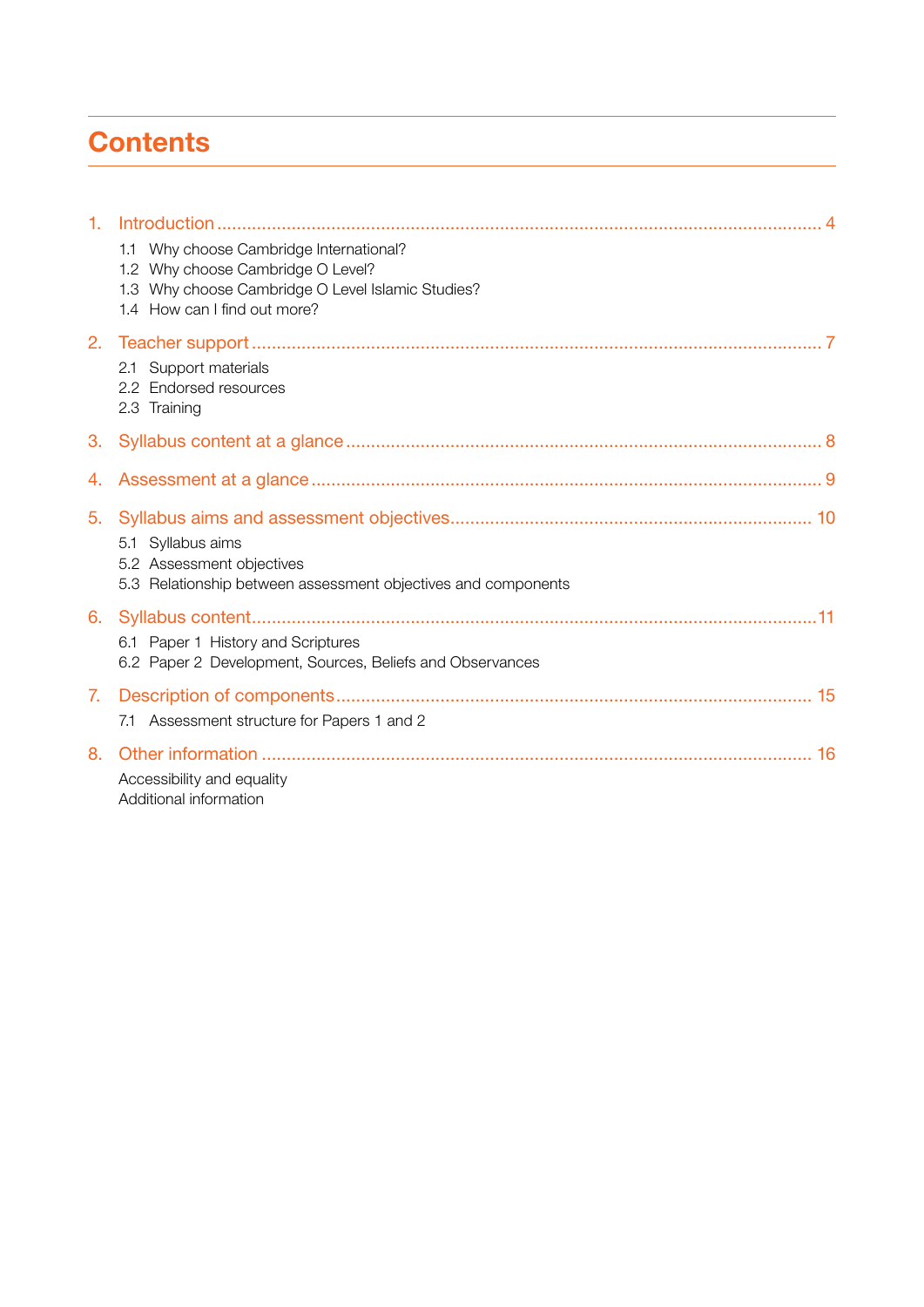## <span id="page-3-0"></span>1. Introduction

### 1.1 Why choose Cambridge International?

Cambridge International prepares school students for life, helping them develop an informed curiosity and a lasting passion for learning. We are part of the University of Cambridge.

Our Cambridge Pathway gives students a clear path for educational success from age 5 to 19. Schools can shape the curriculum around how they want students to learn – with a wide range of subjects and flexible ways to offer them. It helps students discover new abilities and a wider world, and gives them the skills they need for life, so they can achieve at school, university and work.

Our programmes and qualifications set the global standard for international education. They are created by subject experts, rooted in academic rigour and reflect the latest educational research. They provide a strong platform for students to progress from one stage to the next, and are well supported by teaching and learning resources.

Every year, nearly a million Cambridge learners from 10000 schools in 160 countries prepare for their future with the Cambridge Pathway.

#### Cambridge learners

Our mission is to provide educational benefit through provision of international programmes and qualifications for school education and to be the world leader in this field. Together with schools, we develop Cambridge learners who are:

- **confident** in working with information and ideas their own and those of others
- responsible for themselves, responsive to and respectful of others
- reflective as learners, developing their ability to learn
- innovative and equipped for new and future challenges
- engaged intellectually and socially, ready to make a difference.

#### **Recognition**

Our expertise in curriculum, teaching and learning, and assessment is the basis for the recognition of our programmes and qualifications around the world.

Cambridge O Level is internationally recognised by schools, universities and employers as equivalent in demand to Cambridge IGCSE™ (International General Certificate of Secondary Education). There are over 600000 entries a year in over 50 countries. Learn more at www.cambridgeinternational.org/recognition

Cambridge Assessment International Education is an education organisation and politically neutral. The contents of this syllabus, examination papers and associated materials do not endorse any political view. We endeavour to treat all aspects of the exam process neutrally.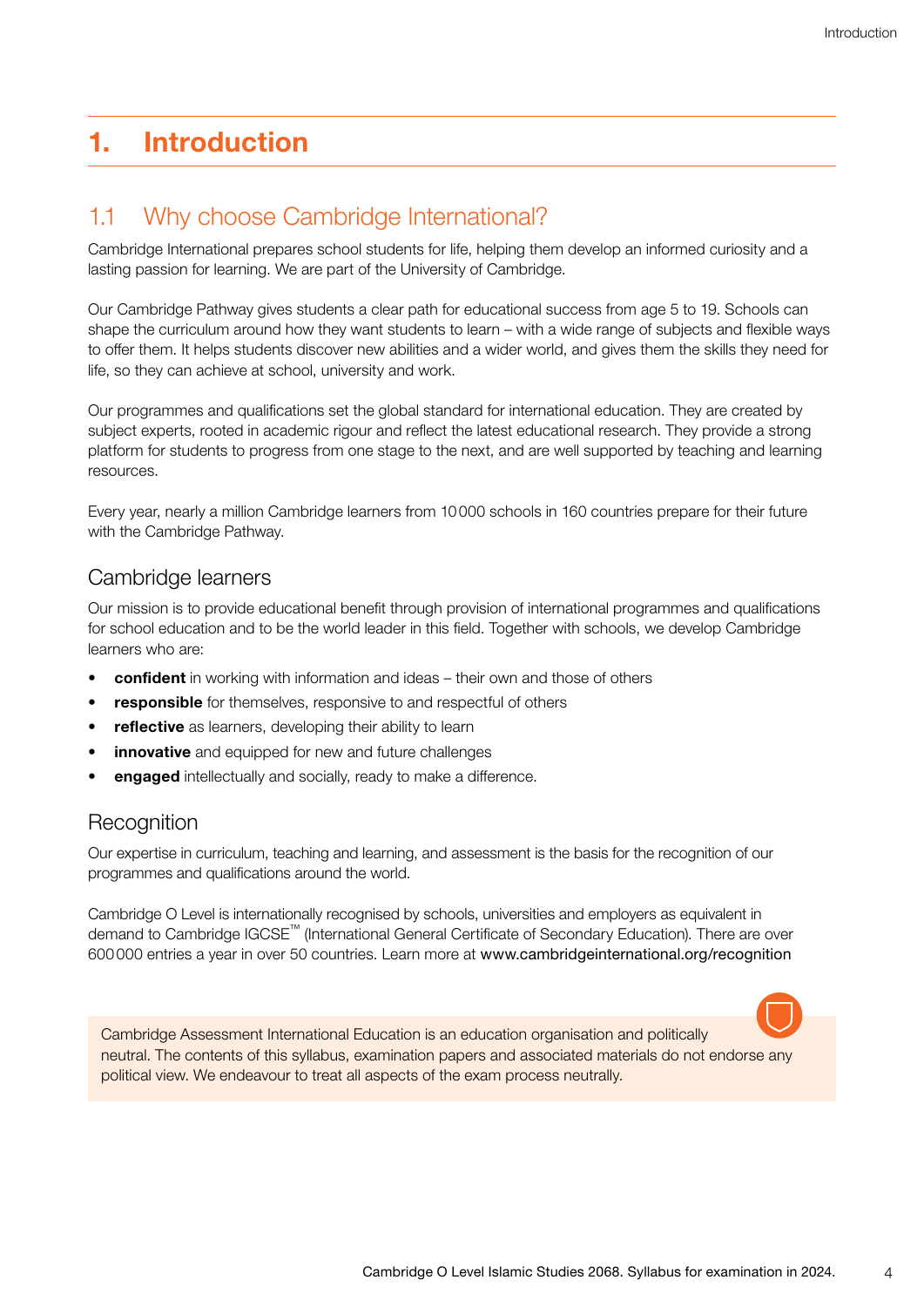#### <span id="page-4-0"></span>Support for teachers

A wide range of materials and resources is available to support teachers and learners in Cambridge schools. Resources suit a variety of teaching methods in different international contexts. Through subject discussion forums and training, teachers can access the expert advice they need for teaching our qualifications. More details can be found in Section 2 of this syllabus and at www.cambridgeinternational.org/teachers

#### Support for exams officers

Exams officers can trust in reliable, efficient administration of exams entries and excellent personal support from our customer services. Learn more at www.cambridgeinternational.org/eoguide

#### Quality management

Cambridge International is committed to providing exceptional quality. In line with this commitment, our quality management system for the provision of international qualifications and education programmes for students aged 5 to 19 is independently certified as meeting the internationally recognised standard, ISO 9001:2015. Learn more at www.cambridgeinternational.org/ISO9001

### 1.2 Why choose Cambridge O Level?

Cambridge O Level is typically for 14 to 16 year olds and is an internationally recognised qualification. It has been designed especially for an international market and is sensitive to the needs of different countries. Cambridge O Level is designed for learners whose first language may not be English, and this is acknowledged throughout the examination process.

Our aim is to balance knowledge, understanding and skills in our programmes and qualifications to enable students to become effective learners and to provide a solid foundation for their continuing educational journey.

Through our professional development courses and our support materials for Cambridge O Levels, we provide the tools to enable teachers to prepare students to the best of their ability and work with us in the pursuit of excellence in education.

Cambridge O Levels are considered to be an excellent preparation for Cambridge International AS & A Levels, the Cambridge AICE (Advanced International Certificate of Education) Diploma, and other education programmes, such as the US Advanced Placement program and the International Baccalaureate Diploma programme. Learn more about Cambridge O Levels at www.cambridgeinternational.org/olevel

### Guided learning hours

Cambridge O Level syllabuses are designed on the assumption that learners have about 130 guided learning hours per subject over the duration of the course, but this is for guidance only. The number of hours required to gain the qualification may vary according to local curricular practice and the students' prior experience of the subject.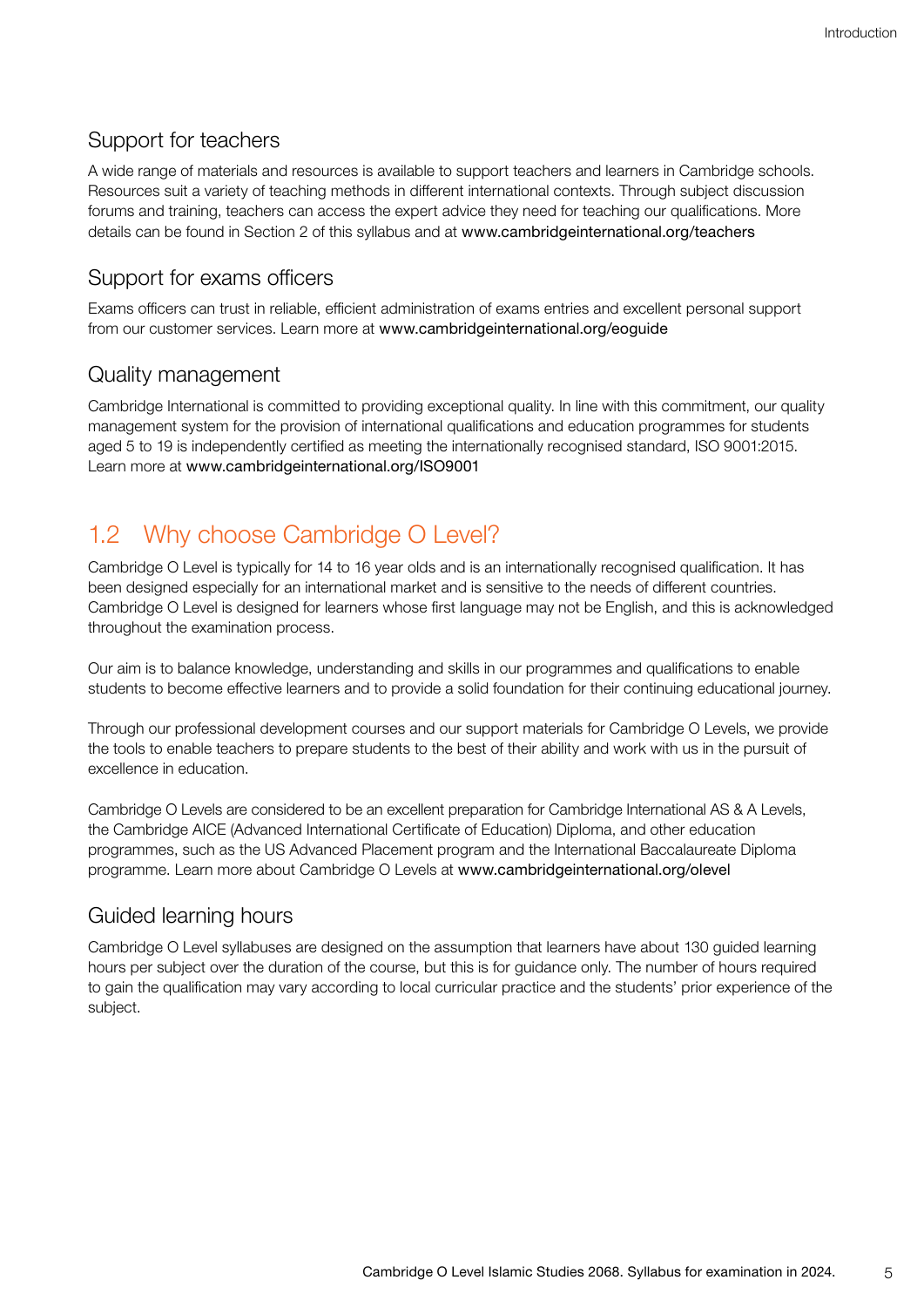## <span id="page-5-0"></span>1.3 Why choose Cambridge O Level Islamic Studies?

- Learners are encouraged to develop an interest and enthusiasm for the study of Islam.
- Learners are provided with an introduction to the basic teachings of the Qur'an and the Hadith. It provides them with knowledge of Arabia in the Pre-Islamic period, the Prophet Muhammad (pbuh), the Caliphate period, and the four pious Caliphs.
- It encourages learners to identify and explore the religious and ethical issues raised in the Qur'an, and by the Prophet Muhammad (pbuh), while also gaining an understanding of the effect of Islam on its believers.
- Candidates are encouraged to apply historical and other relevant knowledge, for example, in exploring the development of Islam and its beliefs, practices and traditions.

#### Prior learning

Candidates beginning this course are not expected to have previously studied Islam.

#### Progression

Candidates who are awarded grades A\* to C in Cambridge O Level Islamic Studies are well prepared to follow courses leading to Cambridge International AS and A Level Islamic Studies, or the equivalent.

### 1.4 How can I find out more?

#### If you are already a Cambridge school

You can make entries for this qualification through your usual channels. If you have any questions, please contact us at info@cambridgeinternational.org

#### If you are not yet a Cambridge school

Learn about the benefits of becoming a Cambridge school at www.cambridgeinternational.org/join

Email us at info@cambridgeinternational.org to find out how your organisation can register to become a Cambridge school.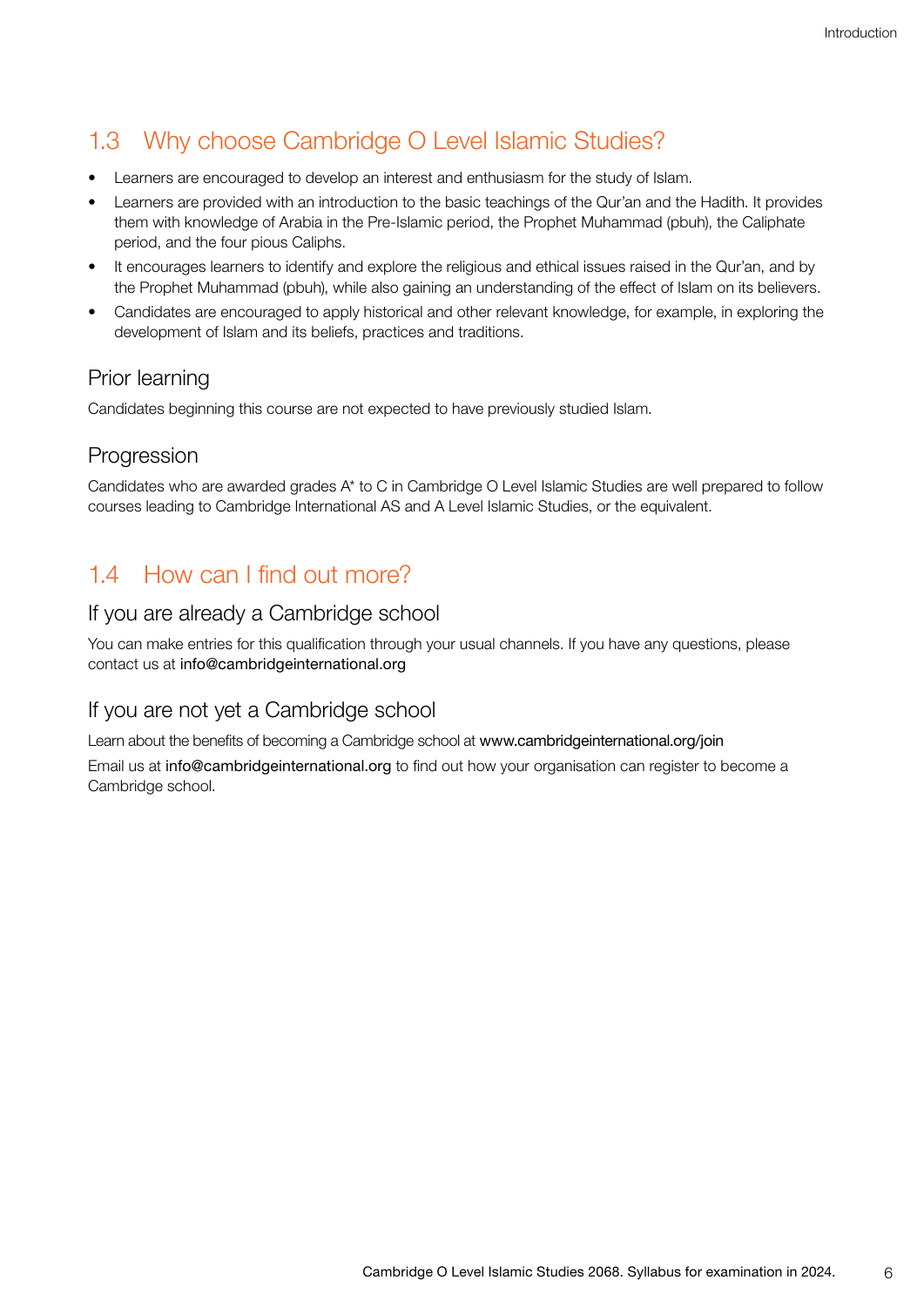## <span id="page-6-0"></span>2. Teacher support

### 2.1 Support materials

You can go to our public website at www.cambridgeinternational.org/olevel to download current and future syllabuses together with specimen papers or past question papers, examiner reports and grade threshold tables from one series.

For teachers at registered Cambridge schools a range of additional support materials for specific syllabuses is available online from the School Support Hub. Go to www.cambridgeinternational.org/support (username and password required). If you do not have access, speak to the School Support coordinator at your school.

### 2.2 Endorsed resources

We work with a range of publishers to provide a choice of high-quality resources to help teachers plan and deliver Cambridge programmes and qualifications. All Cambridge endorsed resources have been through a detailed quality assurance process to make sure they closely reflect the syllabus and provide a high level of support for teachers and learners.

You can find resources to support this syllabus by clicking the Published resources link on the syllabus page www.cambridgeinternational.org/2068

### 2.3 Training

We offer a range of support activities for teachers to ensure they have the relevant knowledge and skills to deliver our qualifications. See www.cambridgeinternational.org/events for further information.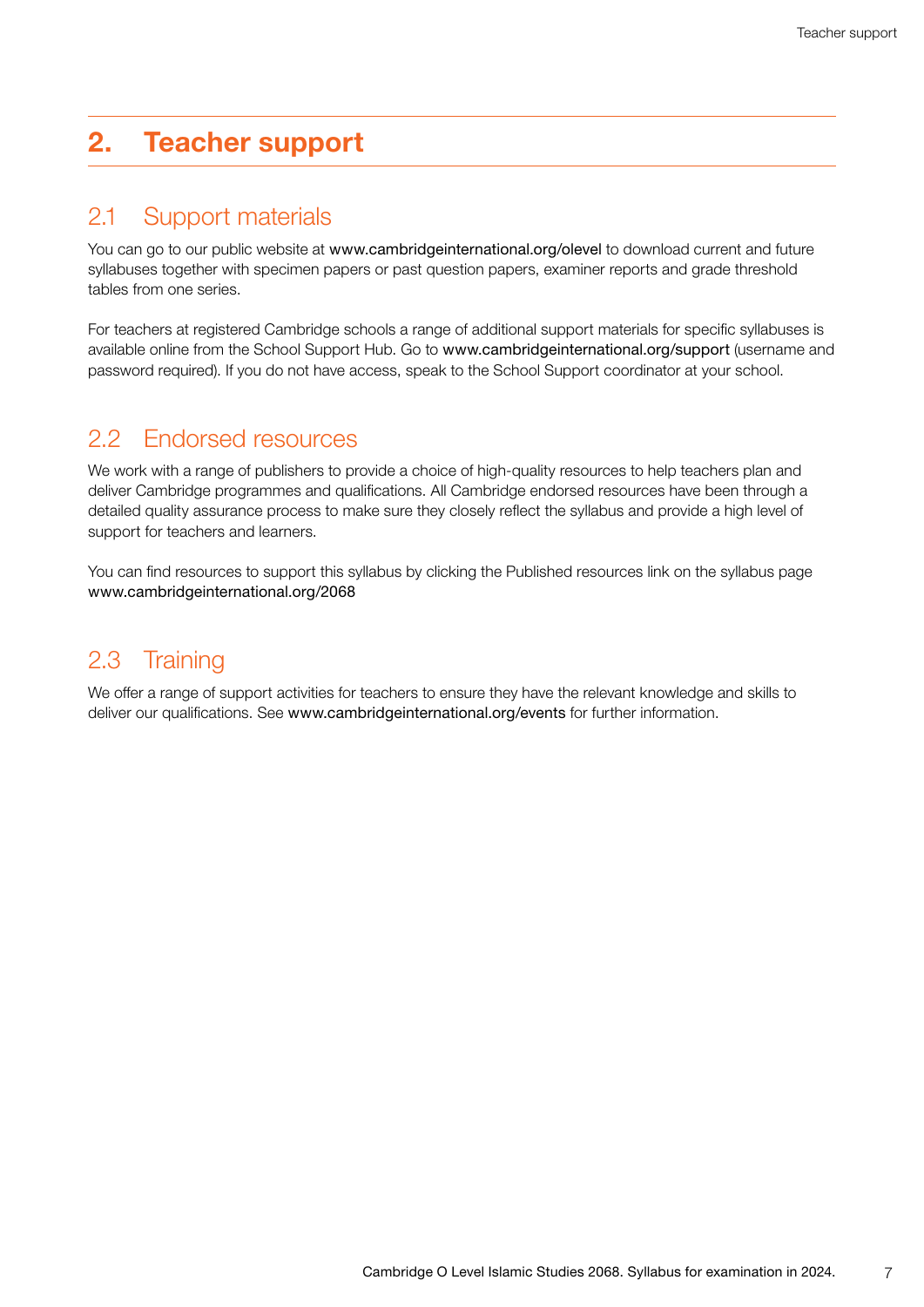## <span id="page-7-0"></span>3. Syllabus content at a glance

In this syllabus, learners will study the history and culture of Islam and key figures in the faith. They will also study and reflect upon different extracts of religious texts and have the opportunity to think about how texts relate to how Muslims think and act in everyday life today.

The content on the papers is organised in six sections in the syllabus to reflect the focus in the assessment. However, learners will be looking at Islam from a historical, cultural and literary viewpoint and taking the opportunity to discuss, reflect and weigh up the impact of the texts in different scenarios.

Learners will need experience of:

- The key knowledge of the key figures and events in Islam
- Essential knowledge and understanding of the prescribed texts
- How to reflect upon teachings and principles contained in prescribed texts
- A broader understanding of the importance and impact of key figures and events in Islam and how they changed and developed the faith over time
- How to discuss different points of view when looking at a key figure, event or text
- How to evaluate the impact or importance of a teaching overall
- How to relate a teaching to Muslim life today.

The content includes:

- Pre-Islamic society in Arabia
- The early life and character of Muhammad (pbuh)
- The development of Islam
- The main events of the Prophet's life and his significance in Muslim beliefs
- Reflection on the example of the Prophet (pbuh) as a role model for the early Muslims and for individuals and communities today
- Knowledge and understanding of the prescribed Suras and Hadith
- The importance, application and significance of texts in the lives of Muslims today
- The lives of four prophets, as recounted in the Qur'an
- Teachings, implications and examples that might be drawn from these stories today
- The Caliphate period and the Four Pious Caliphs
- The significance of the Caliphate period for the development of Islam and as a model for Muslim society.
- The structure and history of the Qur'an
- The classification and use of Hadith
- Use, application and significance of Qur'an and Hadith, including to Muslim life today
- Articles of faith and The Five Pillars
- Jihad in its range of meanings
- Id festivals and rites of passage birth, marriage and funeral rites
- The contribution and benefits of beliefs and observances to the faith and actions of individuals and communities.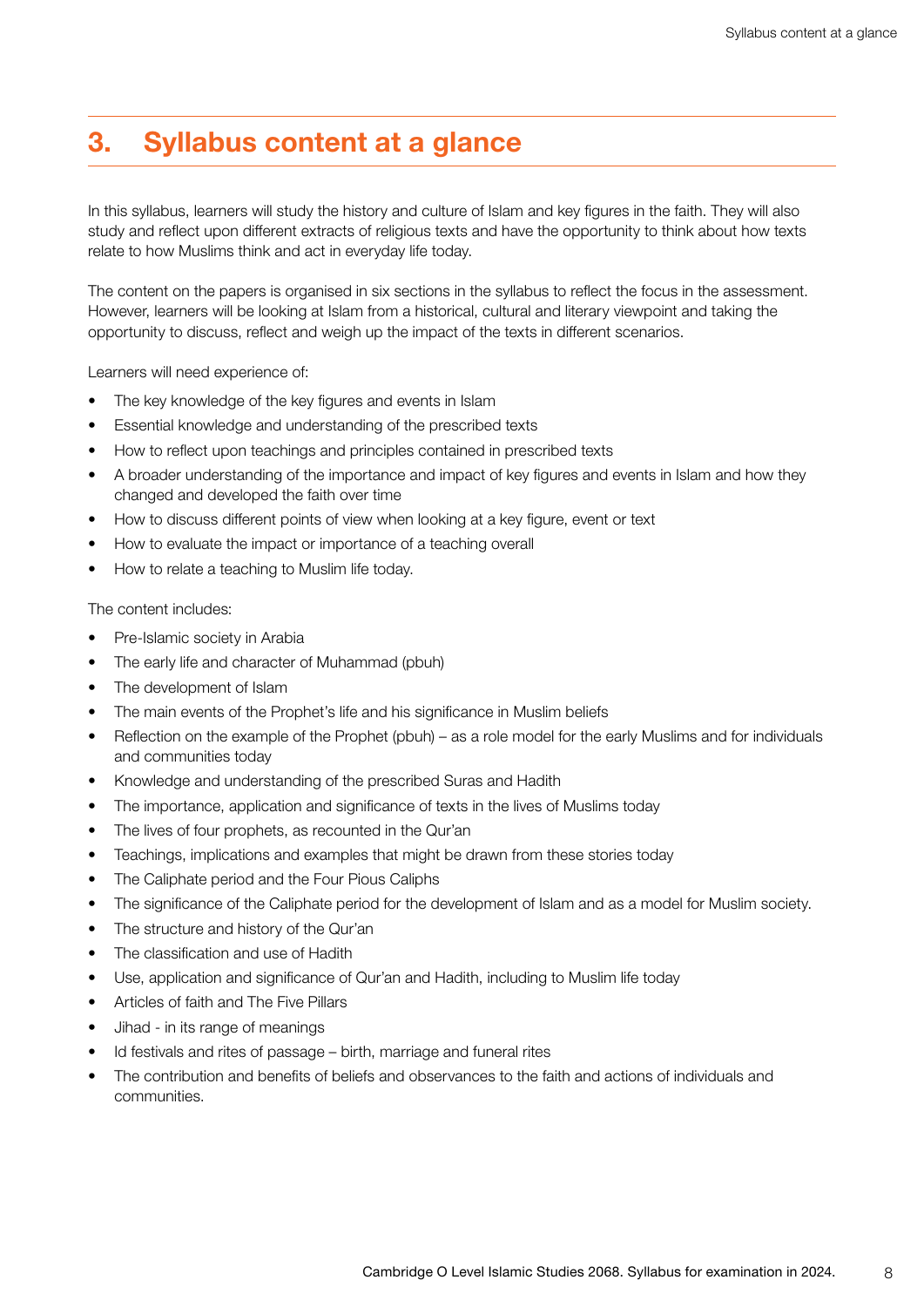## <span id="page-8-0"></span>4. Assessment at a glance

Candidates take two papers.

| <b>Component</b>                                                   |                   | <b>Weighting of papers</b> |
|--------------------------------------------------------------------|-------------------|----------------------------|
| <b>Paper 1 History and Scriptures</b>                              | 1 hour 30 minutes | 50%                        |
| This paper has three sections:                                     |                   |                            |
| Section A: Arabia in the Pre-Islamic period                        |                   |                            |
| Section B: Prophet Muhammad (pbuh)                                 |                   |                            |
| Section C: Texts from the Holy Qur'an and Hadith                   |                   |                            |
| Candidates choose one question from each section.                  |                   |                            |
| Externally assessed. 60 marks.                                     |                   |                            |
| Paper 2 Development, Sources, Beliefs and Observances              | 50%               |                            |
|                                                                    | 1 hour 30 minutes |                            |
| This paper has three sections:                                     |                   |                            |
| Section A: The Caliphate period/The Four Pious Caliphs             |                   |                            |
| Section B: The history and the importance of the Qur'an and Hadith |                   |                            |
| Section C: Beliefs, practices and rituals                          |                   |                            |
| Candidates choose <b>one</b> question from each section.           |                   |                            |
| Externally assessed. 60 marks.                                     |                   |                            |

#### Availability

This syllabus is examined in the June and November examination series.

This syllabus is available to private candidates.

Detailed timetables are available from www.cambridgeinternational.org/timetables

This syllabus is not available in all administrative zones. To find out about availability check the syllabus page at www.cambridgeinternational.org/olevel

#### Combining this with other syllabuses

Candidates can combine this syllabus in an examination series with any other Cambridge International syllabus, except:

- Cambridge IGCSE Religious Studies (0490)
- Cambridge IGCSE Islamiyat (0493)
- Cambridge O Level Islamiyat (2058)
- syllabuses with the same title at the same level.

Please note that Cambridge O Level, Cambridge IGCSE and Cambridge IGCSE (9–1) syllabuses are at the same level.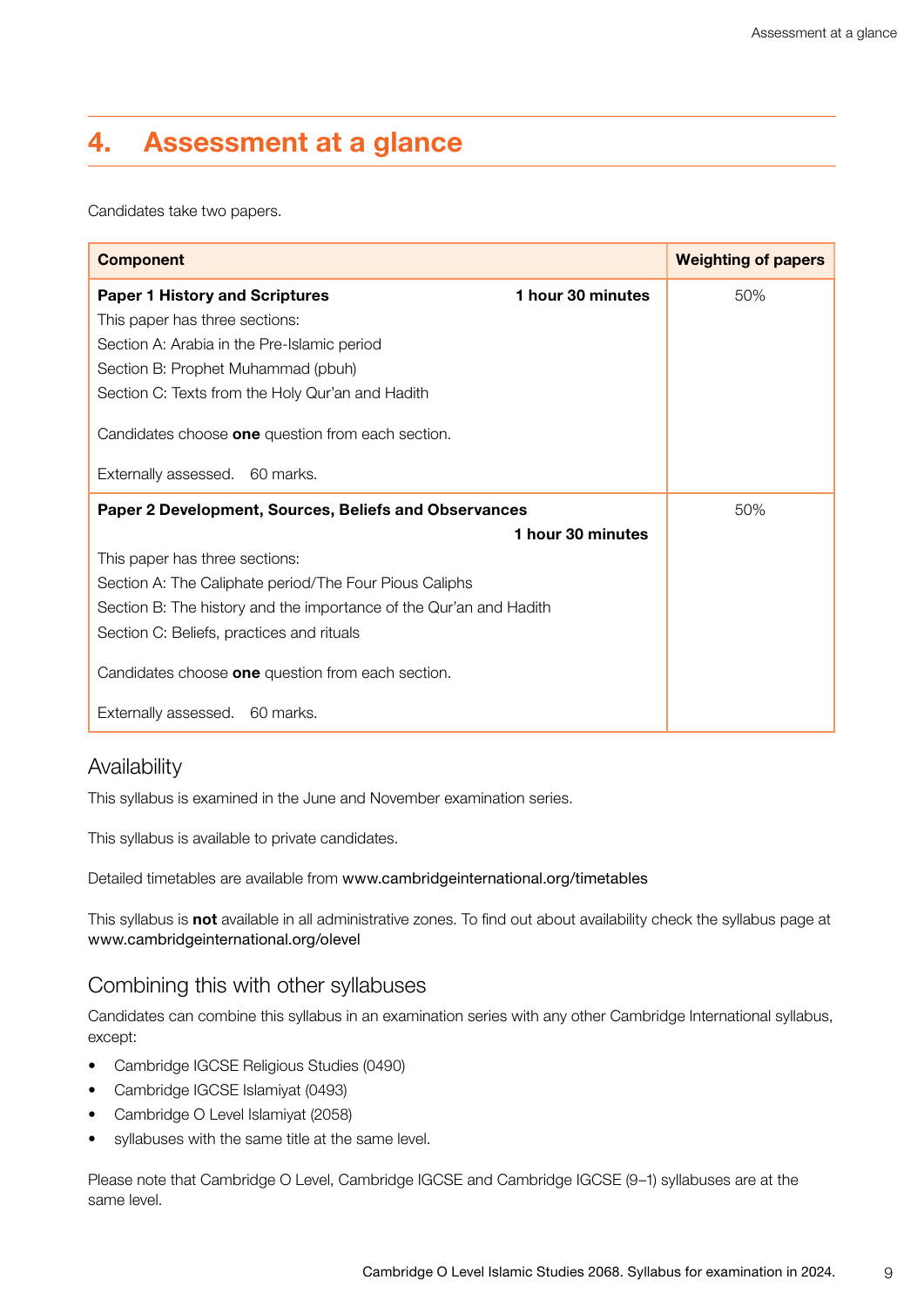## <span id="page-9-0"></span>5. Syllabus aims and assessment objectives

### 5.1 Syllabus aims

The aims of the syllabus are to enable candidates to:

- develop their interest and enthusiasm for the study of Islam
- develop in-depth understanding and knowledge of Islam
- acquire a knowledge of the primary sources of Islam, its main beliefs and its early history
- develop an enquiring approach to the study of Islam
- identify and explore the religious, historical and moral questions raised in the material they study
- be encouraged to reflect on and develop their own values, opinions and attitudes in light of their learning
- demonstrate the relevance of Islamic history to modern day affairs.

#### 5.2 Assessment objectives

#### AO1 Knowledge and understanding

Show knowledge and understanding of the relevant facts from the faith and history of Islam.

#### AO2 Evaluation

Evaluate the significance of teachings, beliefs and practices in the lives of Muslims, using evidence, reasoned argument, personal responses and different viewpoints.

### 5.3 Relationship between assessment objectives and components

The approximate weightings allocated to each of the assessment objectives (AOs) are summarised below.

| <b>Component</b>                                   | AO <sub>1</sub> | AO <sub>2</sub> | <b>Weighting of component in</b><br>overall qualification |
|----------------------------------------------------|-----------------|-----------------|-----------------------------------------------------------|
| Paper 1                                            | 67%             | 33%             | 50%                                                       |
| Paper 2                                            | 67%             | 33%             | 50%                                                       |
| <b>Weighting of AO in overall</b><br>qualification | 67%             | 33%             |                                                           |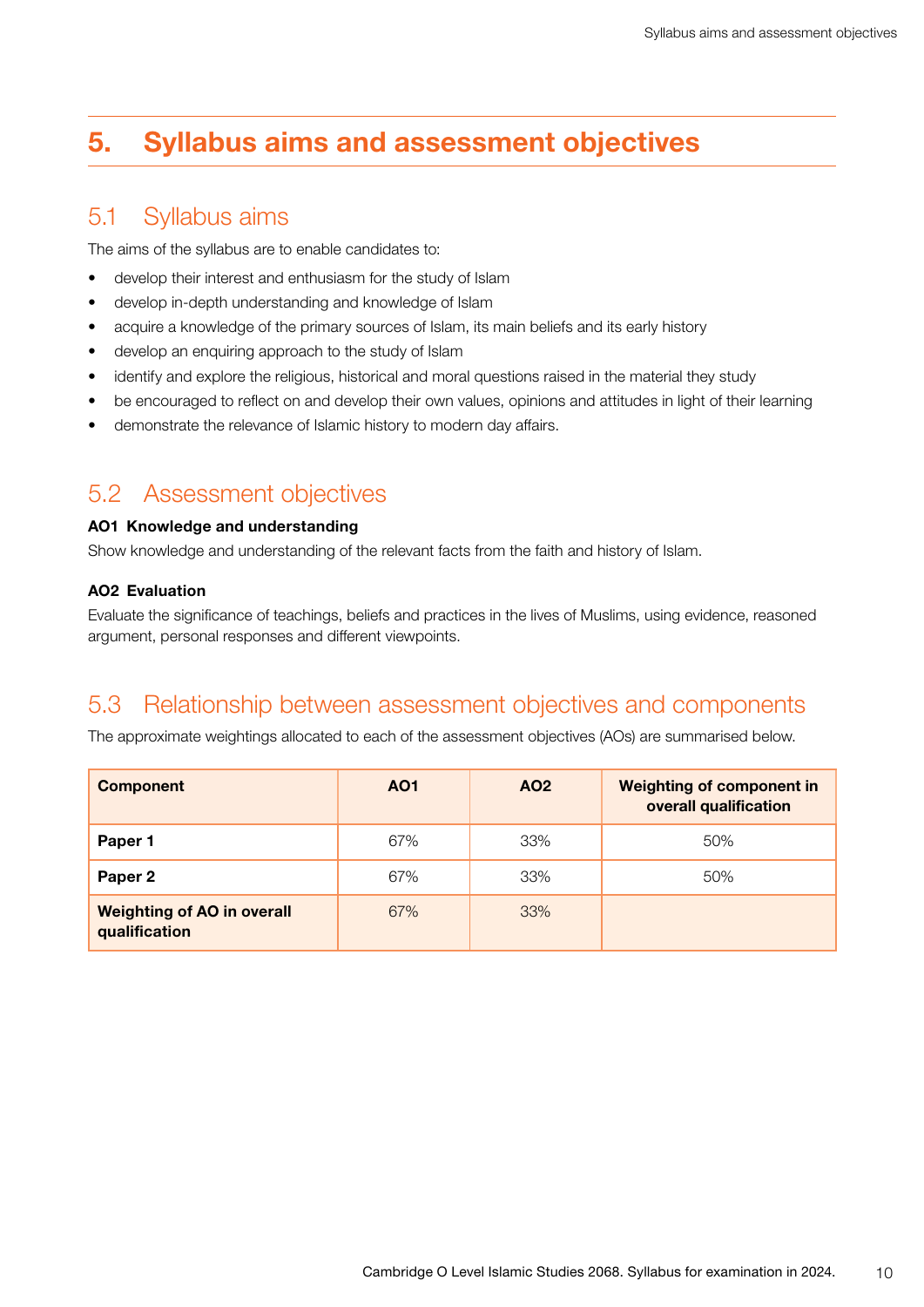### <span id="page-10-0"></span>6. Syllabus content

This syllabus gives you the flexibility to design a course that will interest, challenge and engage your learners. Where appropriate you are responsible for selecting [texts,] [topics,] [subject contexts,] resources and examples to support your learners' study. These should be appropriate for the learners' age, cultural background and learning context as well as complying with your school policies and local legal requirements.]

### 6.1 Paper 1 History and Scriptures

#### Section A: Arabia in the Pre-Islamic period

- (a) Tribal and political organisations, including the Bedouin (nomadic desert Arabs) and the Quraish (polytheistic city dwellers and traders).
- (b) Social conditions and economic system including trade at Mecca, the pilgrim trade, slavery and infanticide.
- (c) Religious groups who were present at the time (including polytheists and hanifs), their beliefs and their practices.
- (d) Those who follow the religion of Prophet Ibrahim.
- (e) The significance of the Ka'ba in Mecca as a central point of pilgrimage and worship.
- (f) The main events of the Prophet Muhammad's early life from his birth to the call to prophethood (including the revelation in the cave Hira).

Candidates should demonstrate knowledge of these areas of Pre-Islamic society and show understanding of the strengths and weaknesses of cultural and religious practices. Candidates should be able to evaluate the effect on society of the radical changes proposed by the Prophet (pbuh) and the advent of Islam, and which aspects were, in fact, advantageous to the development of Islam.

#### Section B: Prophet Muhammad (pbuh)

- (a) The main events of the life of the Prophet (pbuh) **after** the experience in the cave Hira until his death.
- (b) The problems he faced in Mecca and his experiences with his opponents. The reasons for the opposition to his message.
- (c) The success and achievements in Medina; his leadership of the community there. His relationship with other religious groups such as the Jews.
- (d) Causes, descriptions and consequences of the following battles fought during the Medinan period: Badr, Uhud and Trench.
- (e) Conquest of Mecca and the farewell address; the message and significance for relationships between Muslims and other groups.
- (f) The importance of his actions as examples for Muslim individuals in their personal conduct and relations with others including women and non-Muslims.
- (g) The importance of his actions as examples for Muslim communities in their relations with other states.
- (h) His significance as the Seal of the Prophets and final messenger of God.

Candidates should be able to give accounts of the main events of the Prophet's life (after the call to prophethood) and his significance in Muslim beliefs. They should show understanding of the importance of his actions and experiences in the history and development of Islam. They should know and understand the importance of the example he provided, as a role model and as a leader and evaluate what this means for present-day individuals and for communities.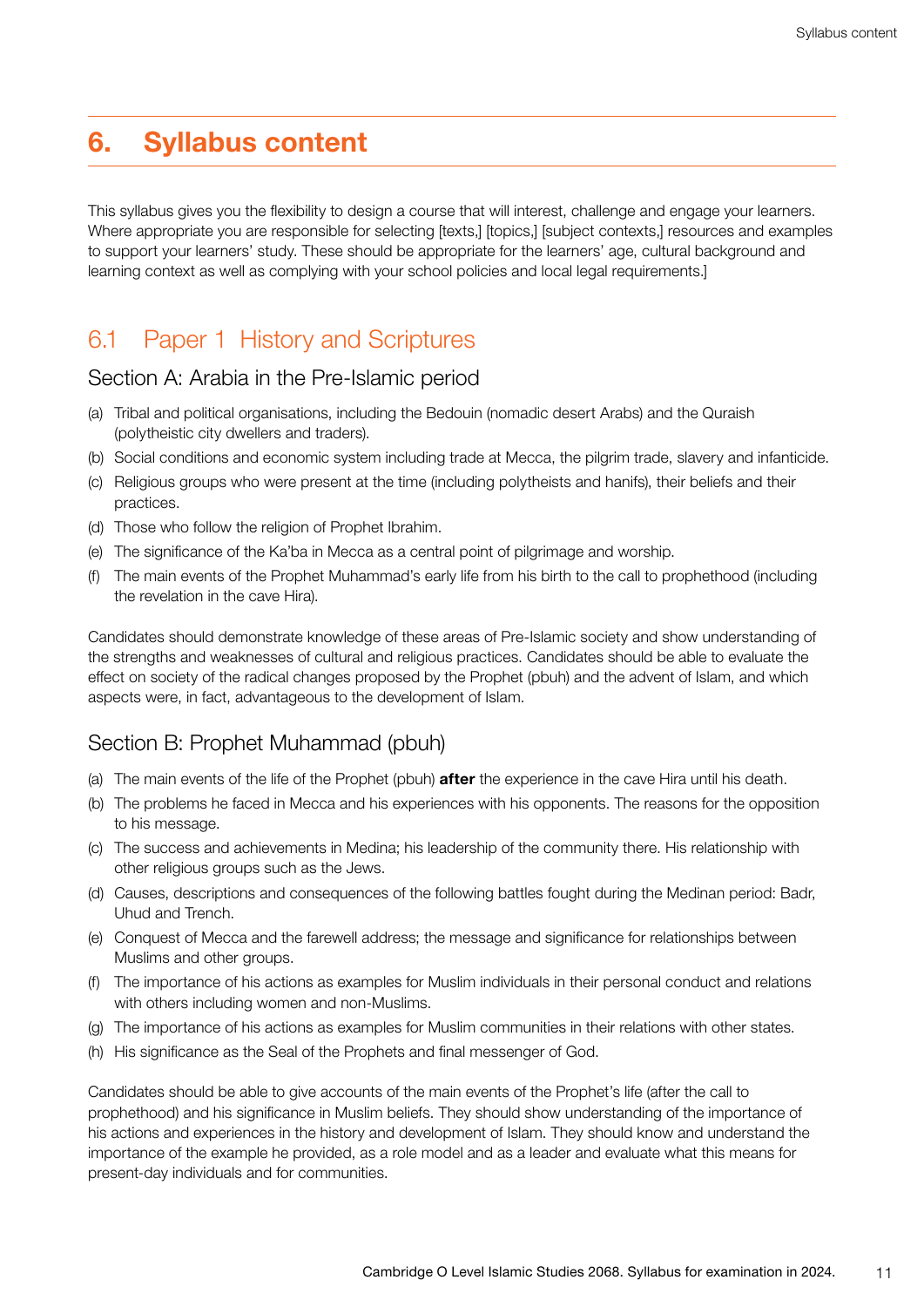#### Section C: Texts from the Holy Qur'an and Hadith

(a) Candidates are expected to have knowledge and understanding of the following Suras and the context in which they were revealed:

| (i) Fateha - Opening Chapter              | Chapter 1 verses 1 to 7   |
|-------------------------------------------|---------------------------|
| (ii) $\text{Alaq} - \text{Clot of Blood}$ | Chapter 96 verses 1 to 5  |
| (iii) Quraish - Custodians of the Ka'ba   | Chapter 106 verses 1 to 4 |
| (iv) Kauthar - Abundance                  | Chapter 108 verses 1 to 3 |
| $(v)$ Ikhlas – Purity (of Faith)          | Chapter 112 verses 1 to 4 |
| (vi) An Naas - Mankind                    | Chapter 114 verses 1 to 6 |

Specified text: A Yusuf Ali; An English interpretation of the Holy Qur'an with full Arabic Text; Muhammed Ashraf Publisher and Bookseller; 1982; http://tanzil.net

- (b) Candidates are expected to have knowledge of the following Hadith and their context as teachings of the Prophet (pbuh):
	- No 11 Doubt
	- No 13 Love
	- No 15 Generosity
	- No 16 Tolerance
	- No 18 Piety
	- No 27 Obedience and good character.

Specified text: Ezzeddin Ibrahim and Denys Johnson-Davies (translators); An-Nawawi's Forty Hadith; The Holy Koran Publishing House (1976); Islamic Texts Society (1997); ISBN 0946621659

Candidates should be able to explain the importance of the principles and values contained in these teachings and their application and significance in the lives of Muslims today.

There will be one question set on the prescribed Suras and one question set on the prescribed Hadith. Candidates choose either the Sura or the Hadith question. The Sura and Hadith passages will be printed on the question paper, in translation into English.

The passages printed on the question paper will be taken from the version of the specified texts prescribed in this syllabus. If centres wish to use other versions of the translated texts, they are welcome to do so, but teachers should make candidates aware that there may be differences with the texts that appear on the question papers.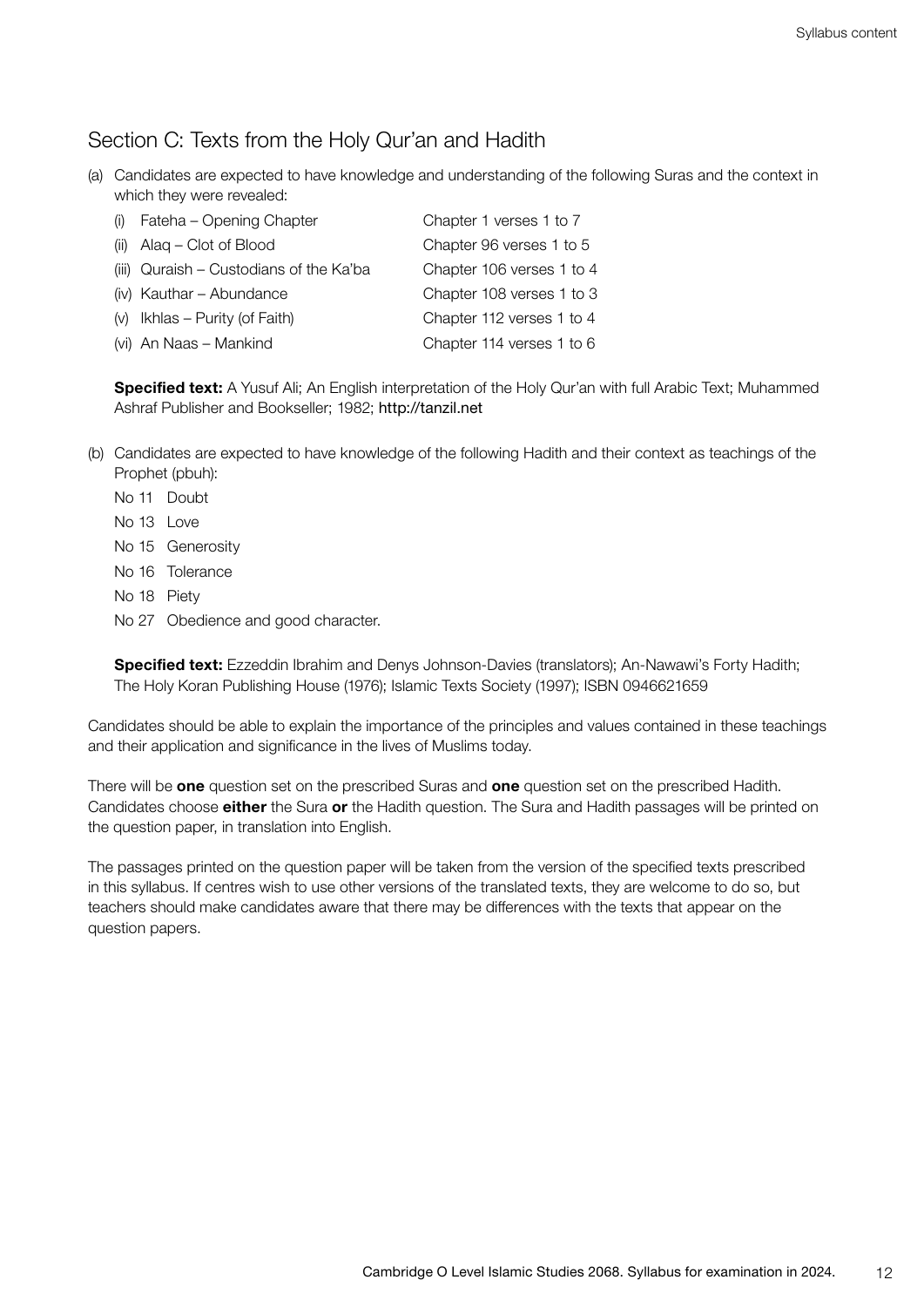### <span id="page-12-0"></span>6.2 Paper 2 Development, Sources, Beliefs and Observances

#### Section A: The Caliphate period/The Four Pious Caliphs

- (a) The way in which the Caliphs were elected.
- (b) The main events of the rules of the Four Caliphs.
- (c) Their policies in maintaining and expanding the state.
- (d) Their approaches to leading their community.
- (e) The conquests and achievements of the Caliphs.
- (f) The main difficulties they encountered and how they handled them.
- (g) Their significance as examples of leadership.
- (h) The importance of their rules as models for government today.
- (i) Their importance as examples for Muslim communities in relations with other states.

Candidates should know the circumstances of the election of each of the Caliphs and the main events of their rule. They should explore the significance of these events for the early and later history of Islam, and why the years of their rule in Medina are seen as the model for Muslim society.

### Section B: The history and importance of the Qur'an and Hadith

- (a) The structure: preservation, transmission and compilation of the Qur'an
	- (i) the revelation of the Qur'an to the Prophet (pbuh) beginning with the first revelation in 610 CE (in the cave Hira) and ending with the last revelation in 632 CE.
	- (ii) the account of the compilation of the Qur'an under the Four Pious Caliphs.
	- (iii) its significance as the basis of all thought and action in Islam.
- (b) The importance of Hadith in Islam, including:
	- (i) the meaning of Hadith
	- (ii) the methods to test the reliability of Hadith, including the examination of the chain of transmitters (*isnad*) and the text (*matn*)
	- (iii) the classification of Hadith: *sahih* (very sound), *hassan* (good), *daif* (weak), *mauzu* (suspect/false)
	- (iv) the relations between the Qur'an and Hadith, including how they are used together as primary sources to make Islamic law

In demonstrating knowledge and understanding of the significance of Hadith, candidates should be aware of the role of Hadith as a primary/secondary source that does not contradict the authority of the Qur'an. Candidates should be able to demonstrate their knowledge of how the Qur'an and Hadith can be applied in Muslims' lives today.

- (c) The following Qur'anic stories are to be studied:
	- (i) Prophet Adam (AS)
	- (ii) Prophet Musa (AS)
	- (iii) Prophet Yusuf (AS)
	- (iv) Prophet Isa (AS)

Candidates should know the main events in the life of these prophets, as recounted in the Qur'an, and demonstrate understanding of the nature of Muslim belief in *risalah* (prophets) and the teachings that might be drawn from these stories for Muslims today.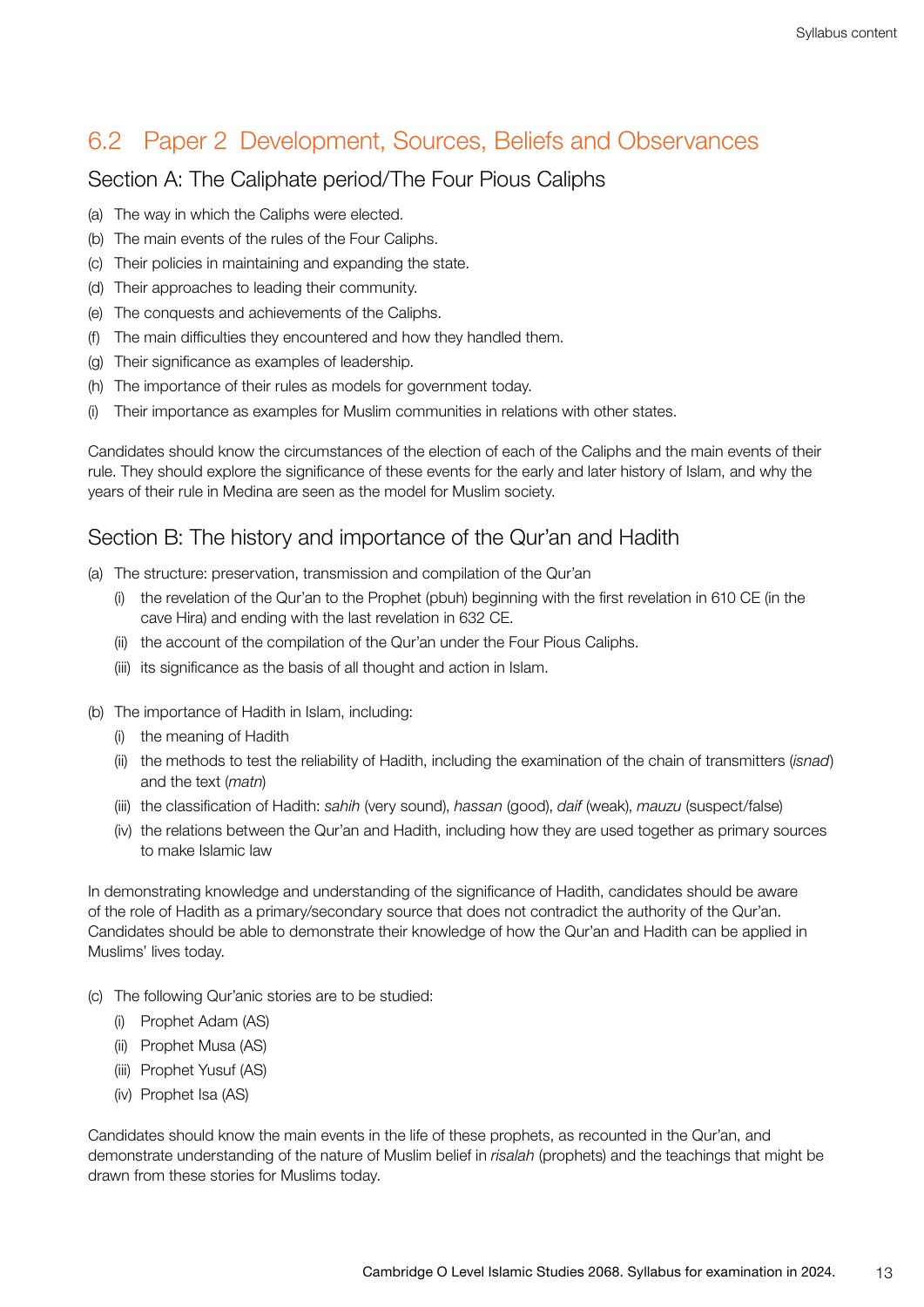### Section C: Beliefs, practices and rituals

The following beliefs, practices and rituals are to be studied:

- (a) Articles of faith:
	- (i) God
	- (ii) angels (including their nature and duties)
	- (iii) books (including their content and purpose)
	- (iv) prophets (including their character and function)
	- (v) predestination and decree (including meaning and significance)
	- (vi) resurrection and the Last Day (including the main events and significance).

Including the relationship between the articles of faith and the Five Pillars in a Muslim's life.

- (b) The Five Pillars:
	- (i) *Shahada*, the declaration of faith (including the significance of what it contains)
	- (ii) *Salat*, prayer (including preparations, performance and importance, and different forms of prayer)
	- (iii) *Zakat*, alms-giving (including how it is performed and its significance in the community)
	- (iv) *Sawm*, fasting (including its observance and significance)
	- (v) *Hajj*, pilgrimage (including observances and significance).

Including their importance in the life and worship of Muslims.

- (c) *Jihad* in its range of meanings, physical, mental and spiritual
- (d) Id-ul-Fitr, Id-ul-Adha
- (e) Rites of passage: birth, marriage and funeral rites.

Candidates should have knowledge of each of these beliefs and observances. They should be aware of their significance in the faith and action of individual Muslims, including the benefits and the contribution they make to Muslim communities today.

#### Candidates only need to show knowledge of those transliterated terms which are given in the syllabus.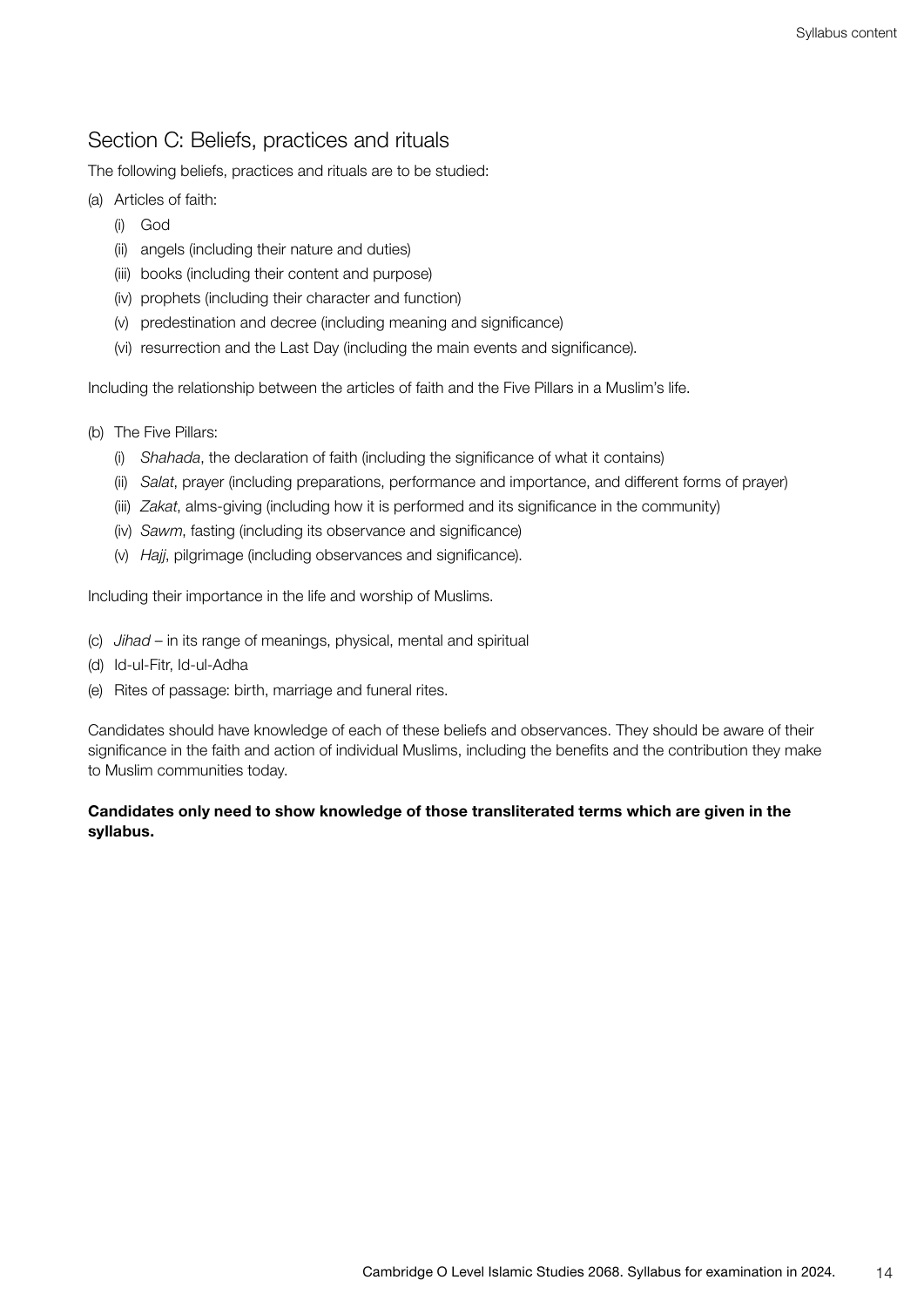## <span id="page-14-0"></span>7. Description of components

#### 7.1 Assessment structure for Papers 1 and 2

Questions in Papers 1 and 2 assess knowledge and understanding from the prescribed syllabus content. Candidates are also required to evaluate and discuss, providing reasons to support their arguments.

For both Papers 1 and 2 candidates answer **three** questions. They choose **one** question (from a choice of two) from each section.

#### Sections A and B

In Sections A and B, each question has three parts.

Part (a) questions assess knowledge and understanding of the prescribed syllabus content (4 marks).

Part (b) questions assess knowledge and understanding of the prescribed syllabus content (10 marks).

Part (c) questions require candidates to evaluate and discuss. Candidates are required to provide reasons to support their arguments (6 marks).

Parts (b) and (c) will be marked using levels of response marking grids. Part (b) is marked using the AO1 Knowledge and understanding marking grid and Part (c) is marked using the AO2 Evaluation marking grid.

#### Section C

In Section C, each question has two parts.

Part (a) questions assess knowledge and understanding of the prescribed syllabus content (12 marks).

Part (b) questions require candidates to evaluate and discuss. Candidates are required to provide reasons to support their arguments (8 marks).

Parts (a) and (b) will be marked using levels of response marking grids. Part (a) is marked using the AO1 Knowledge and understanding marking grid and Part (b) is marked using the AO2 Evaluation marking grid.

You will find the levels of response marking grids in the specimen papers to accompany the revised syllabus. These are available on our public website and our secure online support for Cambridge teachers at www.cambridgeinternational.org/support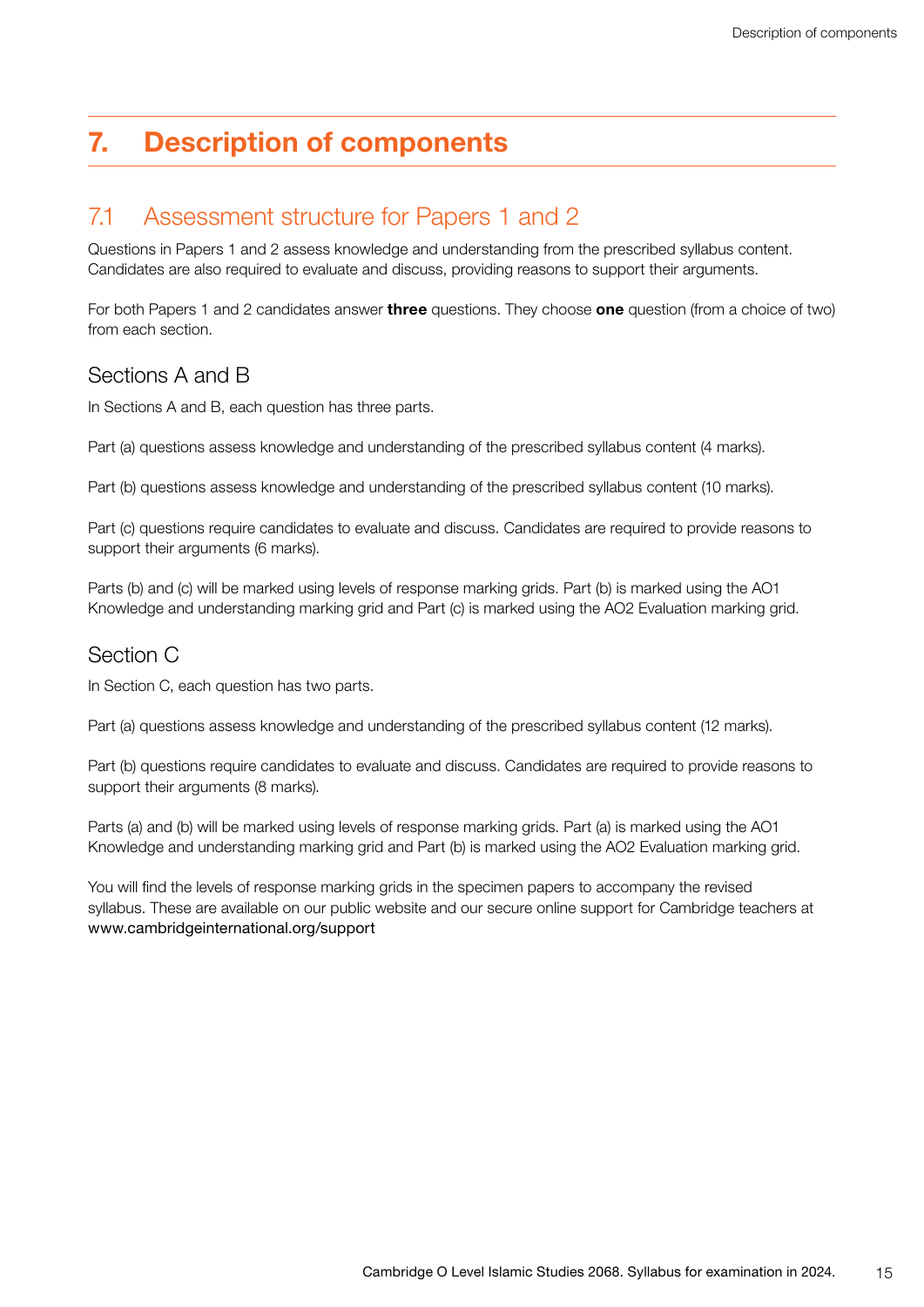## <span id="page-15-0"></span>8. Other information

### Accessibility and equality

#### Syllabus and assessment design

Cambridge International works to avoid direct or indirect discrimination in our syllabuses and assessment materials. We aim to maximise inclusivity for candidates of all national, cultural or social backgrounds and with other protected characteristics. In addition, the language and layout used are designed to make our materials as accessible as possible. This gives all learners the opportunity, as fairly as possible, to demonstrate their knowledge, skills and understanding and helps to minimise the requirement to make reasonable adjustments during the assessment process.

#### Access arrangements

Access arrangements (including modified papers) are the principal way in which Cambridge International complies with our duty, as guided by the UK Equality Act (2010), to make 'reasonable adjustments' for candidates with special educational needs (SEN), disability, illness or injury. Where a candidate would otherwise be at a substantial disadvantage in comparison to a candidate with no SEN, disability, illness or injury, we may be able to agree pre-examination access arrangements. These arrangements help a candidate by minimising accessibility barriers and maximising their opportunity to demonstrate their knowledge, skills and understanding in an assessment.

#### Important:

- Requested access arrangements should be based on evidence of the candidate's barrier to assessment and should also reflect their normal way of working at school; this is in line with *The Cambridge Handbook* www.cambridgeinternational.org/eoguide
- For Cambridge International to approve an access arrangement, we will need to agree that it constitutes a reasonable adjustment, involves reasonable cost and timeframe and does not affect the security and integrity of the assessment.
- Availability of access arrangements should be checked by centres at the start of the course. Details of our standard access arrangements and modified question papers are available in *The Cambridge Handbook* www.cambridgeinternational.org/eoguide
- Please contact us at the start of the course to find out if we are able to approve an arrangement that is not included in the list of standard access arrangements.
- Candidates who cannot access parts of the assessment may be able to receive an award based on the parts they have completed.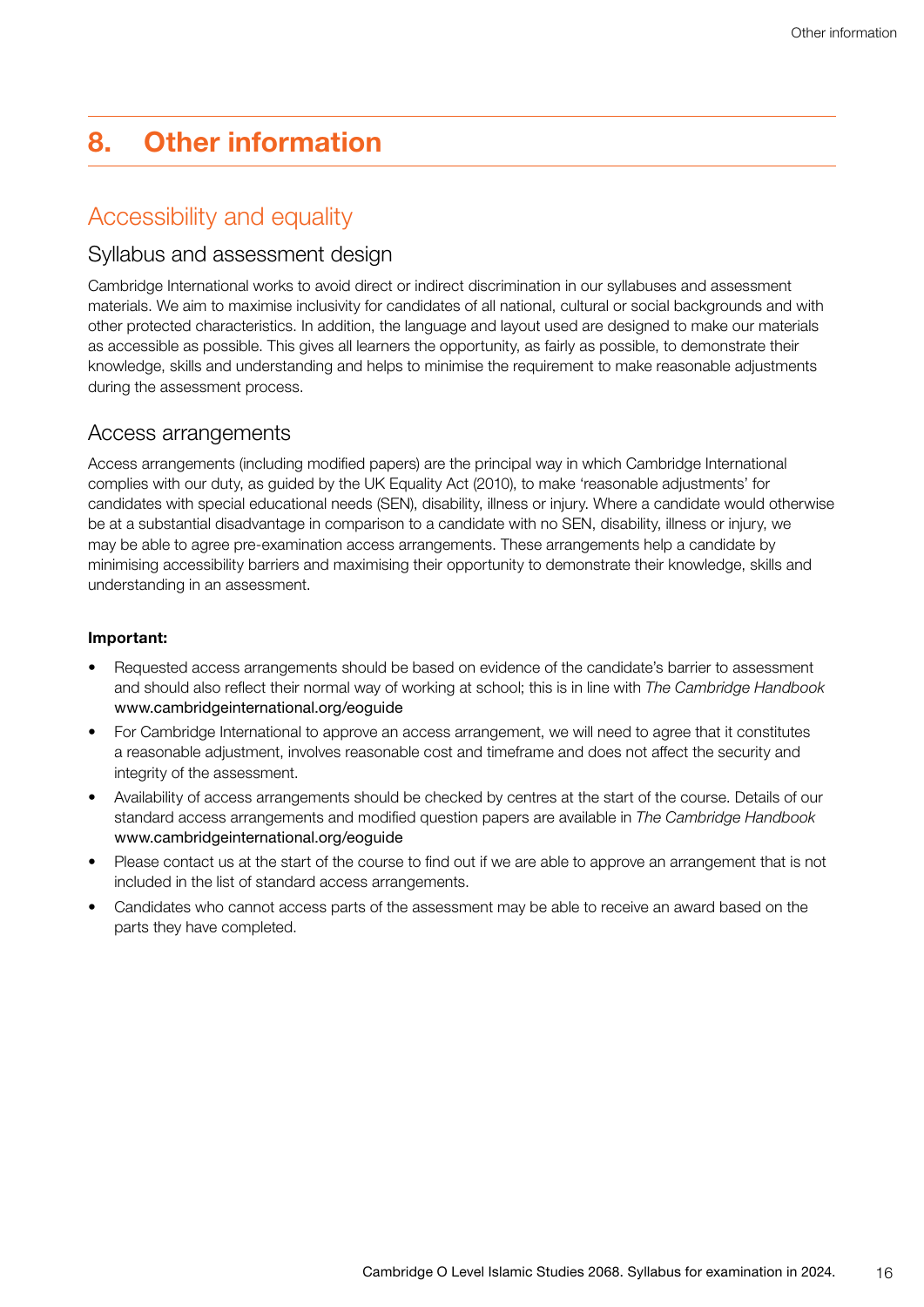## <span id="page-16-0"></span>Additional information

#### Language

This syllabus and the associated assessment materials are available in English only.

#### Making entries

Exams officers are responsible for submitting entries to Cambridge International. We encourage them to work closely with you to make sure they enter the right number of candidates for the right combination of syllabus components. Entry option codes and instructions for submitting entries are in the *Cambridge Guide to Making Entries*. Your exams officer has a copy of this guide.

#### Exam administration

To keep our exams secure, we produce question papers for different areas of the world, known as administrative zones. We allocate all Cambridge schools to one administrative zone determined by their location. Each zone has a specific timetable. Some of our syllabuses offer candidates different assessment options. An entry option code is used to identify the components the candidate will take relevant to the administrative zone and the available assessment options.

#### Retakes

Candidates can retake the whole qualification as many times as they want to. This is a linear qualification so candidates cannot re-sit individual components.

#### Grading and reporting

Cambridge IGCSE results are shown by one of the grades A\*, A, B, C, D, E, F or G indicating the standard achieved, A\* being the highest and G the lowest. 'Ungraded' indicates that the candidate's performance fell short of the standard required for grade G. 'Ungraded' will be reported on the statement of results but not on the certificate. The letters Q (pending) and X (no result) may also appear on the statement of results but not on the certificate.

#### How students and teachers can use the grades

Assessment at Cambridge IGCSE has two purposes:

• to measure learning and achievement

The assessment:

- confirms achievement and performance in relation to the knowledge, understanding and skills specified in the syllabus, to the levels described in the grade descriptions.
- to show likely future success

The outcomes:

- help predict which students are well prepared for a particular course or career and/or which students are more likely to be successful
- help students choose the most suitable course or career.